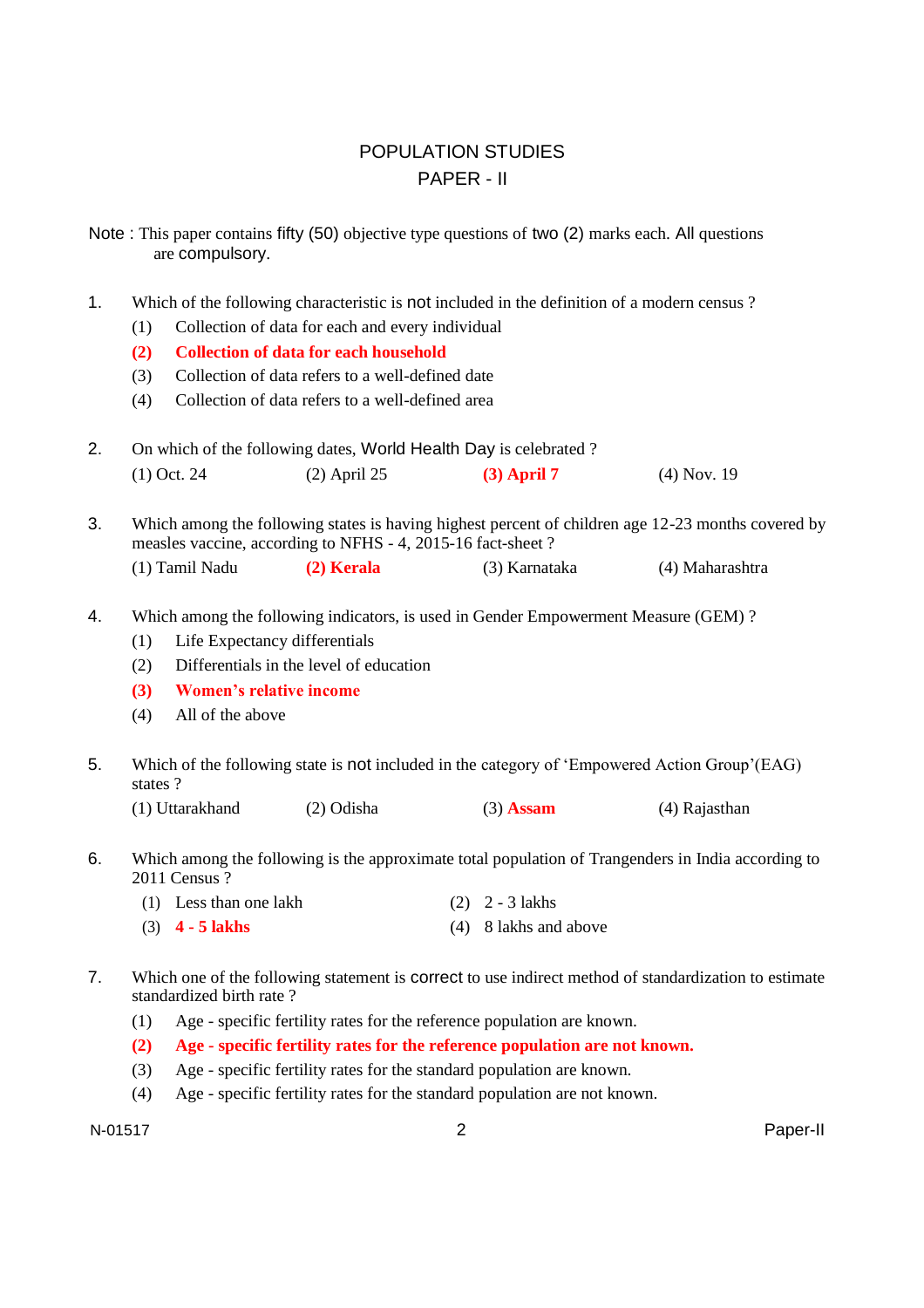8. Which of the following indicates Male - Female gap in the literacy rate of India, based on 2011 census  $\gamma$ 

(1) 0 - 5 percent (2) 5 - 10 percent (3) 10 - 15 percent (4) **15 - 20 percent**

- 9. Internal migration in India is characterised by some of the following facts :
	- (a) Greater mobility among male than female
	- (b) 'Employment' is the main reason of migration for male while 'marriage' is for female
	- (c) Sex ratio of migrants declines sharply as distance increases
	- (d) Marriage is the single largest reason of overall migration

Find out the correct combination using code given below :

### Code :

- (1) (a), (b) and (c) (2) (a), (c) and (d) (3) **(b), (c) and (d)** (4) (a), (b) and (d)
- 10. Which amongst the following does not come under the purview of the Cigarettes and Other Tobacco Product Act (COTPA), 2003 ?
	- **(1) Additional cess on trade and distribution of cigarette and other tobacco products**
	- (2) Prohibition of advertisement, sale and supply of cigarettes and other tobacco products
	- (3) Prohibition of smoking in public places
	- (4) Prohibition on sale of cigarettes and other tobacco products to a person below the age of 18 years
- 11. Assertion (A) : Male participation in reproductive and child health matters is low.

Reason (R) : Males usually believe that antenatal care and safe delivery are solely "Women's affairs" in which they have limited role to play.

### Code :

- **(1) Both (A) and (R) are true and (R) may be one of the correct explanation of (A).**
- (2) Both  $(A)$  and  $(R)$  are true, but  $(R)$  is not the correct explanation of  $(A)$ .
- (3) (A) is true, but  $(R)$  is false.
- (4) (A) is false, but  $(R)$  is true.

N-01517 4 Paper-II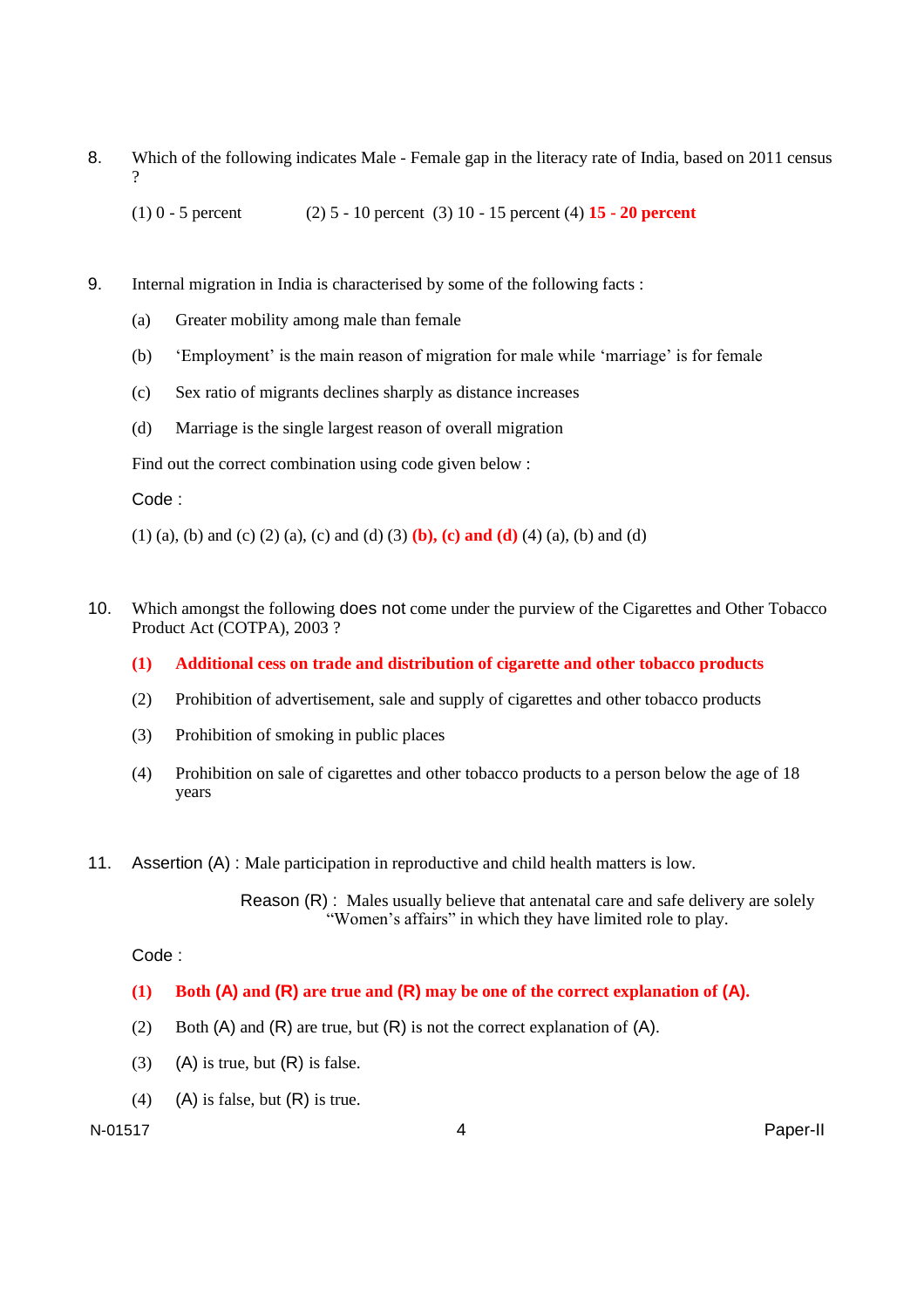12. Match the terminology given in List - I with the elaboration provided in List - II.

|       | List - I                  |       | List - II                                                                   |
|-------|---------------------------|-------|-----------------------------------------------------------------------------|
| (a)   | Environmental determinism | (i)   | A doctrine that stresses the influence of<br>environment on human behaviour |
| (b)   | Environmental possibilism | (ii)  | The type and extent of human activity by<br>season                          |
| (c)   | Environmentalism          | (iii) | A doctrine that stresses control of environment<br>on human activities      |
| (d)   | Ergograph                 | (iv)  | A doctrine that analyses the possibilities<br>provided by the environment   |
| Code: |                           |       |                                                                             |
|       | $(b)$ $(c)$ $(d)$<br>(a)  |       |                                                                             |
|       | $(1)$ (iv) (iii) (i) (ii) |       |                                                                             |
|       | $(2)$ (i) (iv) (ii) (iii) |       |                                                                             |
|       | $(3)$ (iv) (i) (iii) (ii) |       |                                                                             |
|       | $(4)$ (iii) (iv) (i) (ii) |       |                                                                             |

13. Which among the following is proportion of households headed by females in India, according to 2011 census ?

| $(1)$ 10 - 15% | $(2)$ 15 - 20% | $(3)$ 20 - 25% | $(4)$ 25 - 30% |
|----------------|----------------|----------------|----------------|
|                |                |                |                |

- 14. Arrange the following states, low to high, by their level of crude death rate according to the SRS Bulletin, December 2016 using code given below :
	- (a) Kerala
	- (b) West Bengal
	- (c) Maharashtra
	- (d) Goa

Code :

- $(1)$  (a), (b), (c), (d)
- (2) (b), (c), (d), (a)
- **(3) (c), (b), (d), (a)**
- $(4)$   $(d), (c), (b), (a)$

N-01517 6 Paper-II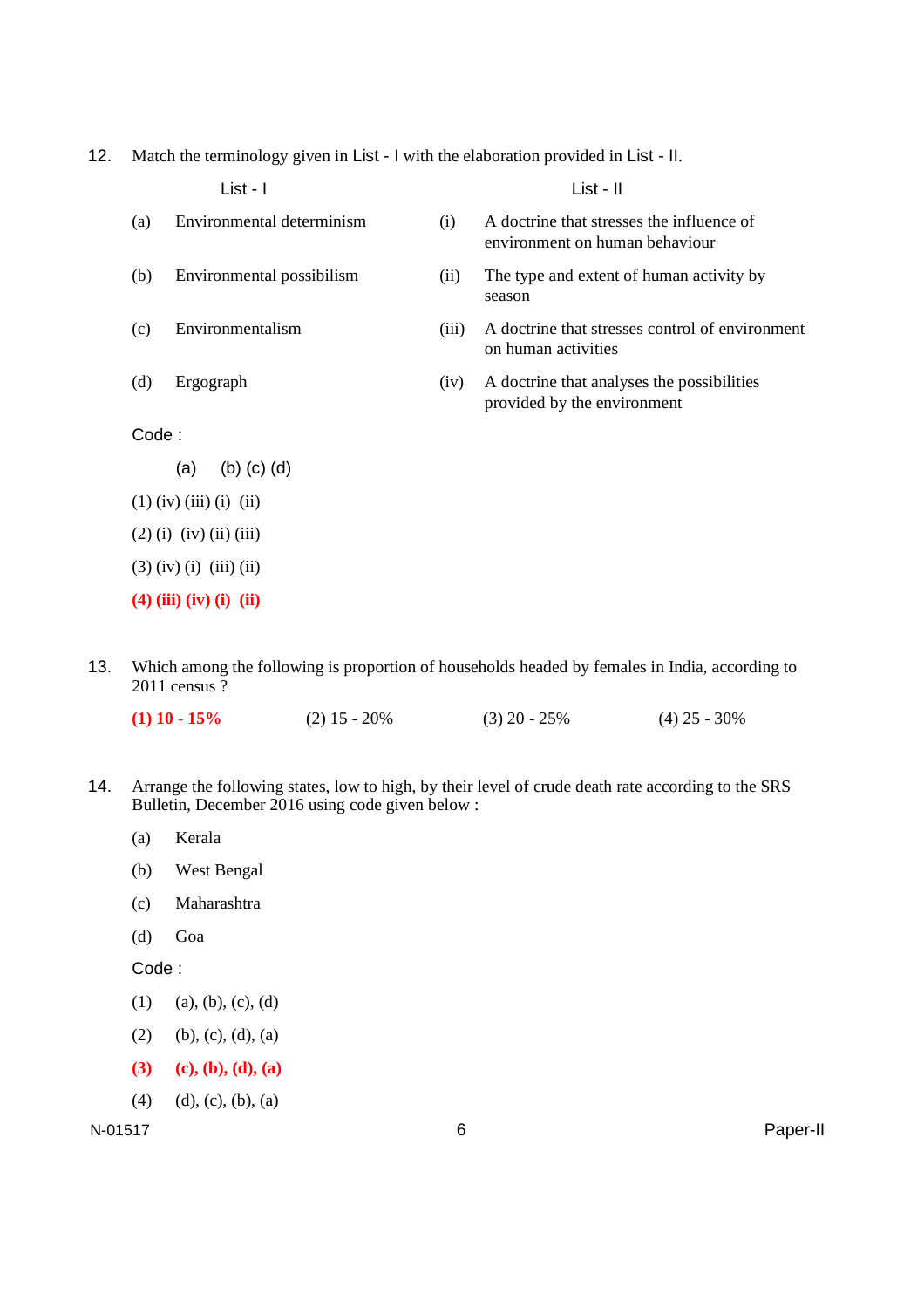- 15. The government of India has recently launched 'Mission Parivar Vikas' for high fertility districts with following details :
	- (a) Total 145 districts will be covered
	- (b) Seven high focus states will be covered
	- (c) Selected districts contribute to 30% of maternal deaths and 50% of infant deaths

Which one of the following code is correct ?

- (1) Only (a) and (c)  $(2)$  Only (a)
- (3) Only (b) and (c) **(4) All (a), (b) and (c)**
- 16. Match the following propositions in List I with the proponent of migration models in List II using code given below :

|     | List - I                                                                                                                                                  |       | List - II  |
|-----|-----------------------------------------------------------------------------------------------------------------------------------------------------------|-------|------------|
| (a) | Migration occurs in stages                                                                                                                                | (1)   | E.S. Lee   |
| (b) | Diversity in the nature of places                                                                                                                         | (11)  | M. Todaro  |
|     | promotes volume of migration                                                                                                                              |       |            |
| (c) | Volume of migration between two<br>places is directly proportional to their<br>population sizes and inversely<br>proportional to distance separating them | (111) | Revenstein |
| (d) | Migration is more of a response to expected<br>benefits than actual ones                                                                                  | (1V)  | K. Zipf    |

### Code :

(a) (b) (c) (d)

**(1) (iii) (i) (iv) (ii)**

 $(2)$  (i) (iii) (iv) (ii)

- $(3)$  (ii) (i) (iii) (iv)
- $(4)$  (i) (ii) (iii) (iv)
- 17. Which of the following combination rightly describes major states of India in descending (higher to lower ) order of levels of urbanisation ? Answer using code given below :
	- (a) Gujarat
	- (b) Punjab
	- (c) Kerala
	- (d) Tamil Nadu

Code :

- (1) (c), (d), (b), (a) **(2) (d), (c), (a), (b)**
- (3) (d), (a), (c), (b) (4) (d), (b), (c), (a)

N-01517 8 Paper-II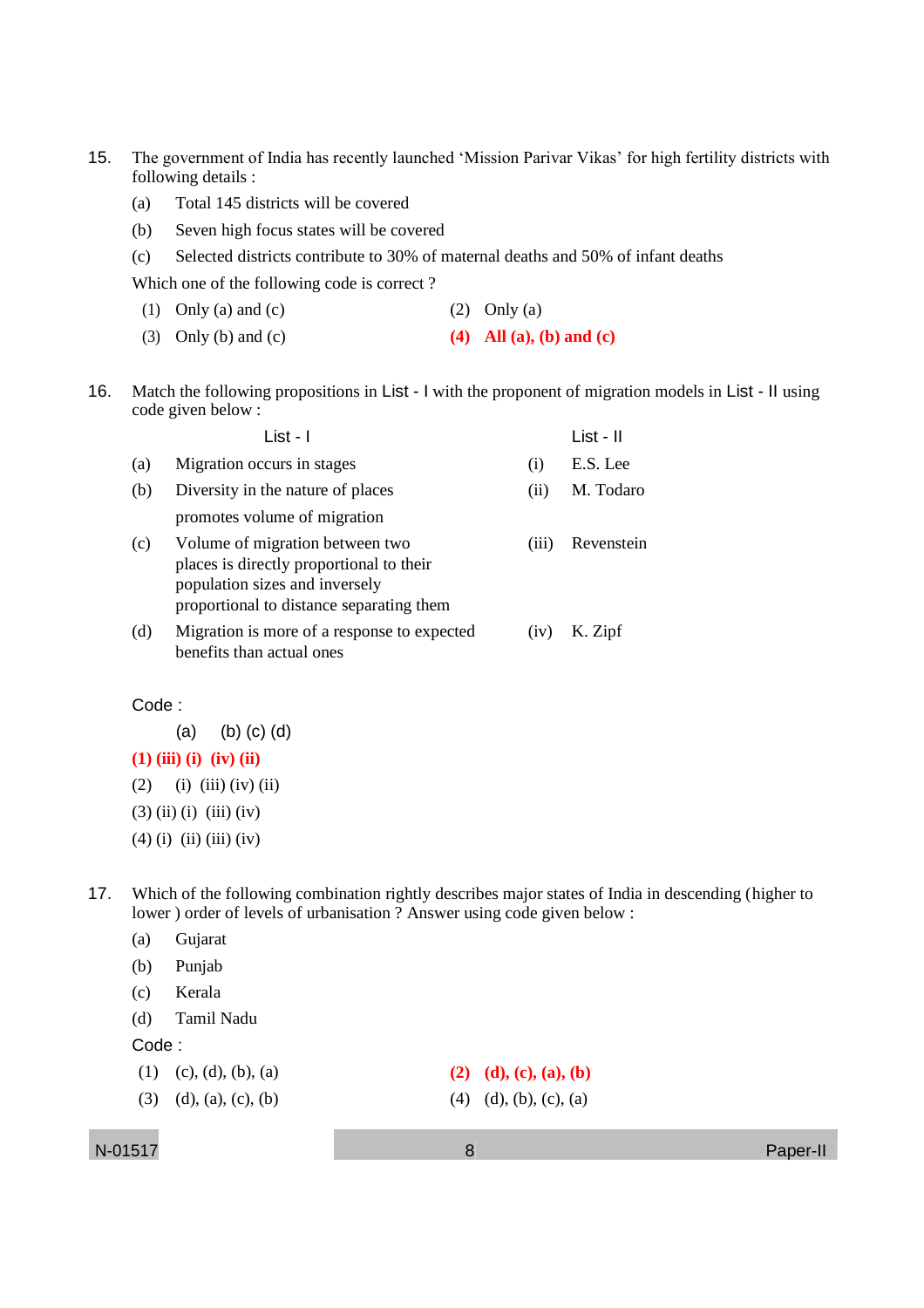18. Assertion (A) :

Between 1650 and 1920, the share of population in developed world increased from 20 percent to 34 percent.

Reason (R) :

Significant change in demographic behaviour occurred as a response to overall social and economic development.

Code :

- **(1) Both (A) and (R) are true and (R) is correct explanation of (A).**
- (2) Both  $(A)$  and  $(R)$  are true, but  $(R)$  is not the correct explanation of  $(A)$ .
- (3) (A) is true, but  $(R)$  is false.
- (4) (A) is false, but  $(R)$  is true.

19. Which one of the following states has highest Population Growth Rate during 2001 - 2011 Census ?

(1) Rajasthan (2) West Bengal (3) Uttar Pradesh (4) **Bihar**

20. What percent of the world's population lives in Asia in 2016 ? Select right answer from below :

| $(1)$ Around 20% | $(2)$ Around 30% | $(3)$ Around 50% | $(4)$ Around 60% |
|------------------|------------------|------------------|------------------|
|------------------|------------------|------------------|------------------|

21. World Fertility Survey was initiated in which of the following year ?

- (1) 1962 (2) **1972** (3) 1974 (4) 1979
- 22. In Bongaart's Proximate Determinants model, which combinations is considered as determinants of natural fertility ?
	- (1) Lactational infecundability, Sterility and Induced abortion
	- (2) Sterility, Induced abortion and Coital frequency
	- (3) Induced abortion, Coital frequency and Lactational infecundability
	- **(4) Sterility, Coital frequency and Lactational infecundability**
- 23. The small town of India has a population of 50,000. If growth rate of population is 2.5%, then how long will it take for the population of this small town to double ?

|         | $(1)$ 25 years | (2) | <b>28 years</b> | $(3)$ 31 years | $(4)$ 35 years |          |
|---------|----------------|-----|-----------------|----------------|----------------|----------|
| N-01517 |                |     |                 |                |                | Paper-II |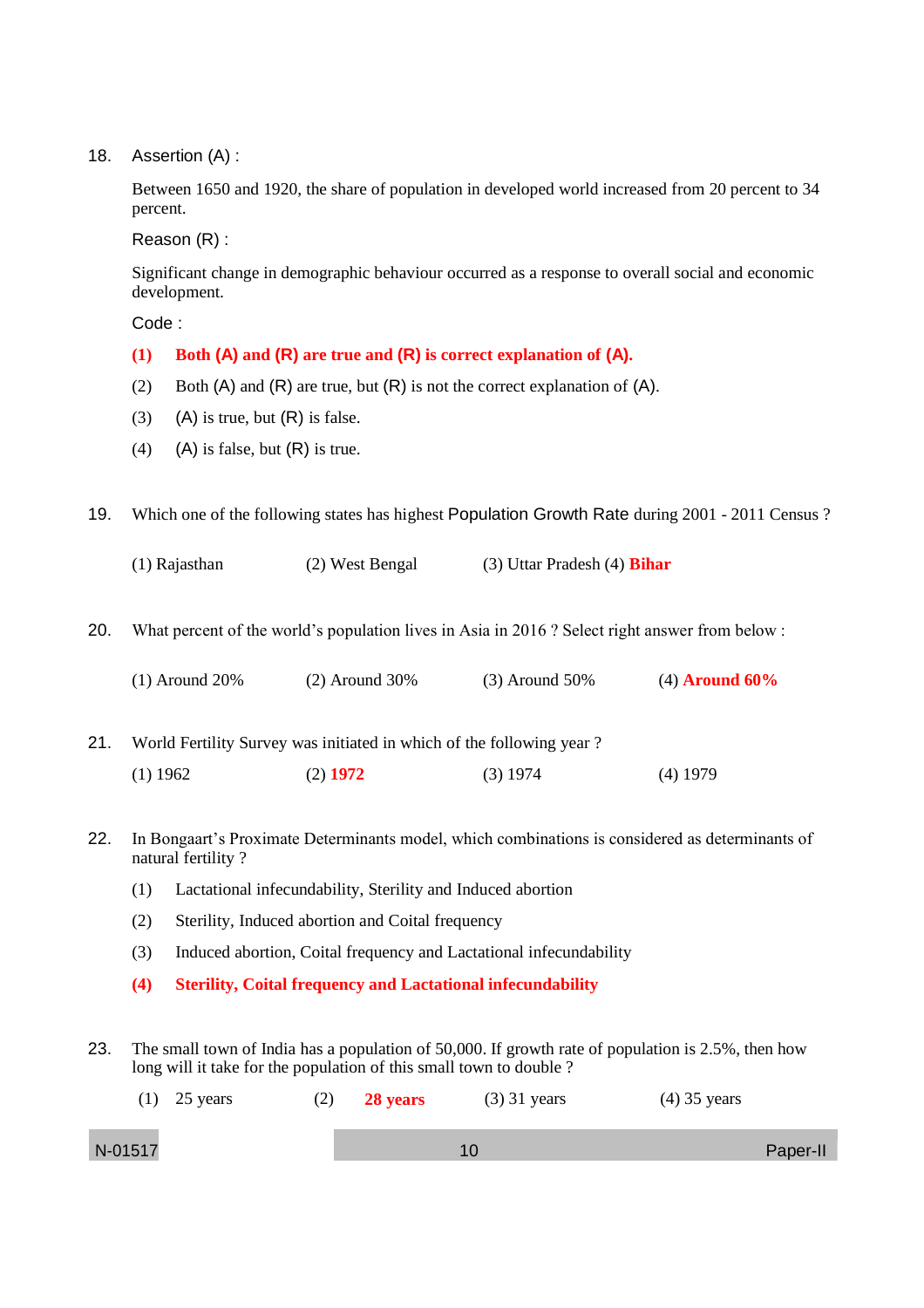- 24. Which of the following combination rightly describes the unique findings of 2011 census ? Answer using code given below :
	- (a) Number of new census towns added
	- (b) Net gain in urban population was larger than that in rural population
	- (c) Absolute number of illiterate population declined
	- (d) Improvement in over all sex ratio

Code :

- (1) (b), (c) and (d) are correct **(2) (a), (b) and (c) are correct**
- (3) (c) and (d) are correct  $(4)$  (b) and (d) are correct
- 25. Which one of the following indicates the 'life expectancy at Birth' for females in the India during 2011-15 ?

| $(1)$ 65 years | $(2)$ 68 years | $(3)$ 70 years | $(4)$ 72 years |
|----------------|----------------|----------------|----------------|
|                |                |                |                |

26. Assertion (A) :

Rate of growth in urban population that was on a declining trend since 1981 witnessed a reversal during 2001 to 2011.

Reason (R) :

Rural to urban migration has recorded a significant increase during the decade. In the

context of the two statements, which one of the following is correct ?

- (1) Both  $(A)$  and  $(R)$  are true and  $(R)$  is the correct explanation of  $(A)$ .
- (2) Both  $(A)$  and  $(R)$  are true, but  $(R)$  is not the correct explanation of  $(A)$ .
- **(3) (A) is true, and (R) is false.**
- (4) (A) is false, but  $(R)$  is true.
- 27. Which of the following states has the largest number of 'million plus' cities/urban Agglomerations (UAs) ?
	- (1) Tamil Nadu **(2) Kerala** (3) Maharashtra (4) Gujarat
- 28. In the light of Human Development Report 2016 which of the following is not correct ?
	- (1) India's rank in terms of HDI has deteriorated
	- **(2) India ranks among 'Low human development category'.**
	- (3) The HDI value of India is 0.624
	- (4) India fares better than Pakistan and Bangladesh

N-01517 12 Paper-II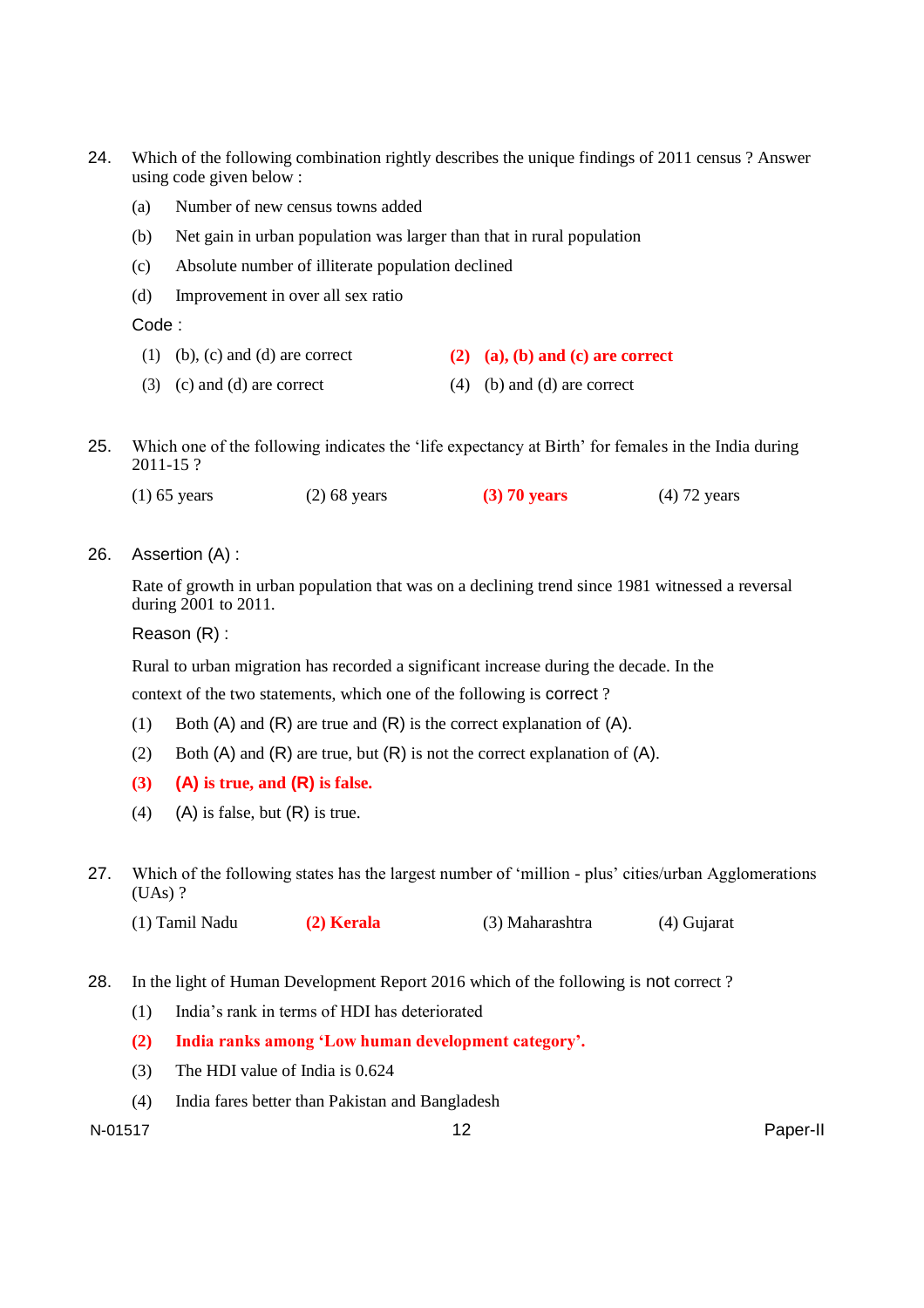29. Match the items in List - I with their corresponding descriptions in List - II using code given below :

List - I List - II (a) Montreal Protocol (i) Declaration on environment and development (b) Rio - Summit (ii) International treaty designed to protect the ozone layer (c) Kyoto Protocol (iii) International binding on emission reduction targets (d) Paris Deal (iv) United Nations framework convention on climate change Code : (a) (b) (c) (d) **(1) (ii) (i) (iii) (iv)**  $(2)$  (ii) (iii) (iv) (i)  $(3)$  (iii) (iv) (i) (ii)  $(4)$  (iv) (i) (ii) (iii) 30. As per NFHS-IV, around what percentage of eligible couples in India use modern contraceptive methods ? (1) 65% (2) 55% **(3) 48%** (4) 60% 31. Which of the following combinations is correct in terms of percent population in urban areas in descending order (higher to lower) ? Answer using code given below : (a) Europe (b) North America (c) Latin America and the Caribbean (d) Asia Code :  $(1)$  (b), (a), (c), (d)  $(2)$  (a), (c), (b), (d) **(3) (b), (c), (a), (d)**  $(4)$  (c), (b), (a), (d)

32. In which of the following city, new All India Institute of Medical Sciences (AIIMS) is not established under the Prime Minister Swasthya Suraksha Yojana ?

(1) Rishikesh (2) Jodhpur (3) Bhubaneshwar (4) **Shimla**

- 33. Which of the following conveys the Neutralist Theory of Population and Development ?
	- (1) Advantages of population growth
	- (2) Disadvantages of population growth
	- (3) Zero population growth and its advantages
	- **(4) Unimportance of population growth**

N-01517 14 Paper-II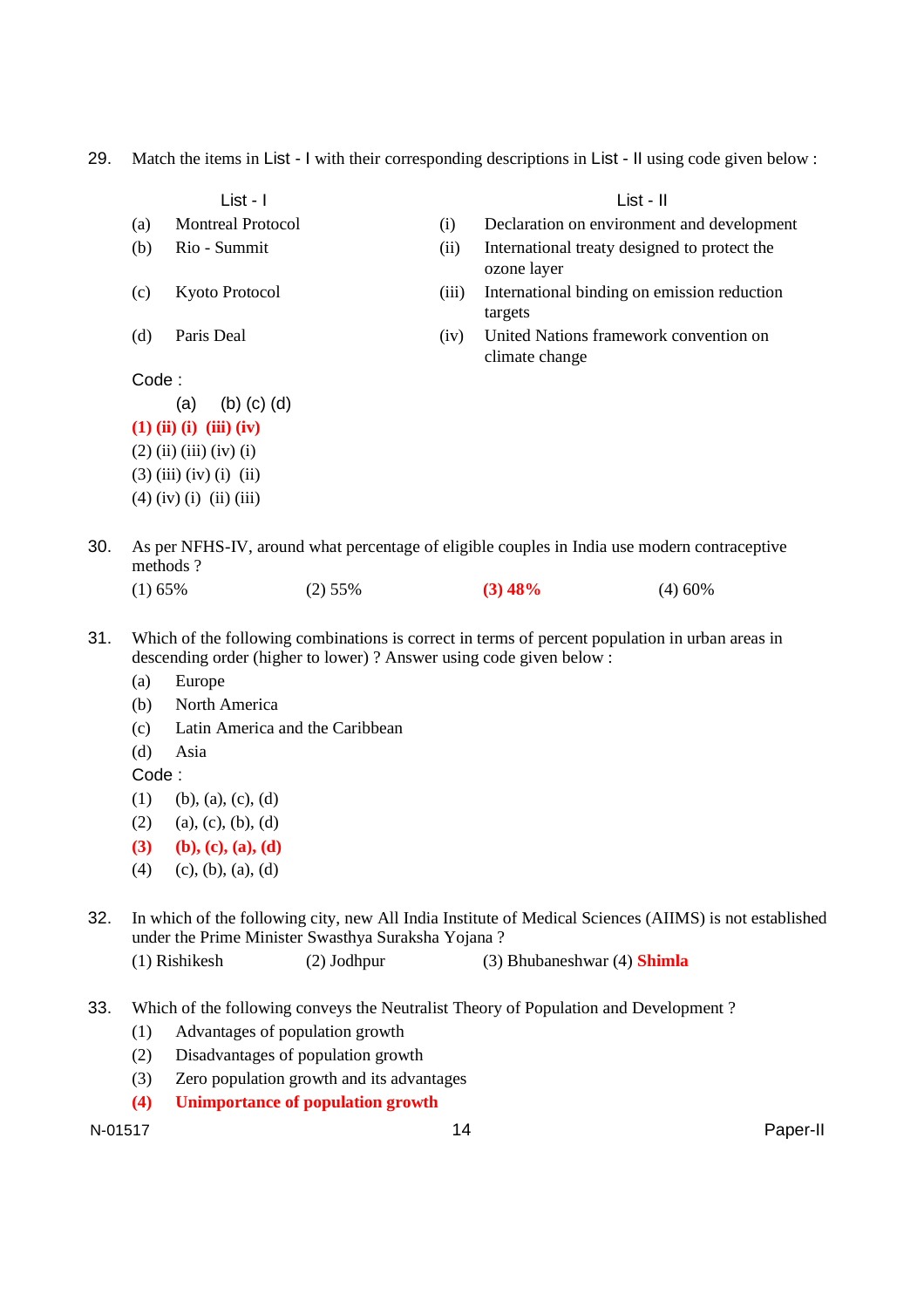- 34. Which of the following is largest form of soil degradation in India is ?
	- (1) **Erosion by running water** (2) Acidification
	- (3) Wind erosion (4) Salinity

35. Match some theories given in List - I with their proponents given in List - II using code given below :

- (b) The Threshold Hypothesis (ii) Easterline (c) The theory of change and response (iii) Caldwell (d) Economic framework on fertility (iv) United Nation
- Code :
- $(a)$  (b)  $(c)$  (d) (1) **(iii) (iv) (i) (ii)**  $(2)$   $(i)$   $(ii)$   $(iv)$   $(iii)$
- $(3)$   $(iii)$   $(ii)$   $(i)$   $(iv)$  $(4)$   $(iv)$   $(iii)$   $(i)$   $(ii)$
- 
- List I
- (a) Intergenerational wealth flow theory (i) Kingsely Davis
	-
	-
	-

- 36. Major part of the Indian sub-continent comes under which among the following hazard ? (1) Flood (2) **Draught** (3) Cyclone (4) Snow fall
- 37. Arrange following states, high to low, by their level of infant mortality rate according to SRS Bulletin December 2016 using code given below :
	- (a) Madhya Pradesh
	- (b) Odisha
	- (c) Uttarakhand
	- (d) Rajasthan

Code :

- $(1)$   $(c), (d), (b), (a)$
- **(2) (a), (b), (d), (c)**
- (3) (b), (c), (d), (a)
- $(4)$  (c), (d), (a), (b)
- 38. As per the SRS Bulletin December 2016, which among the following states is having the lowest infant mortality rate?
	- (1) **Himachal Pradesh** (2) Telangana
	- (3) Chattisgarh (4) Jharkhand

N-01517 16 Paper-II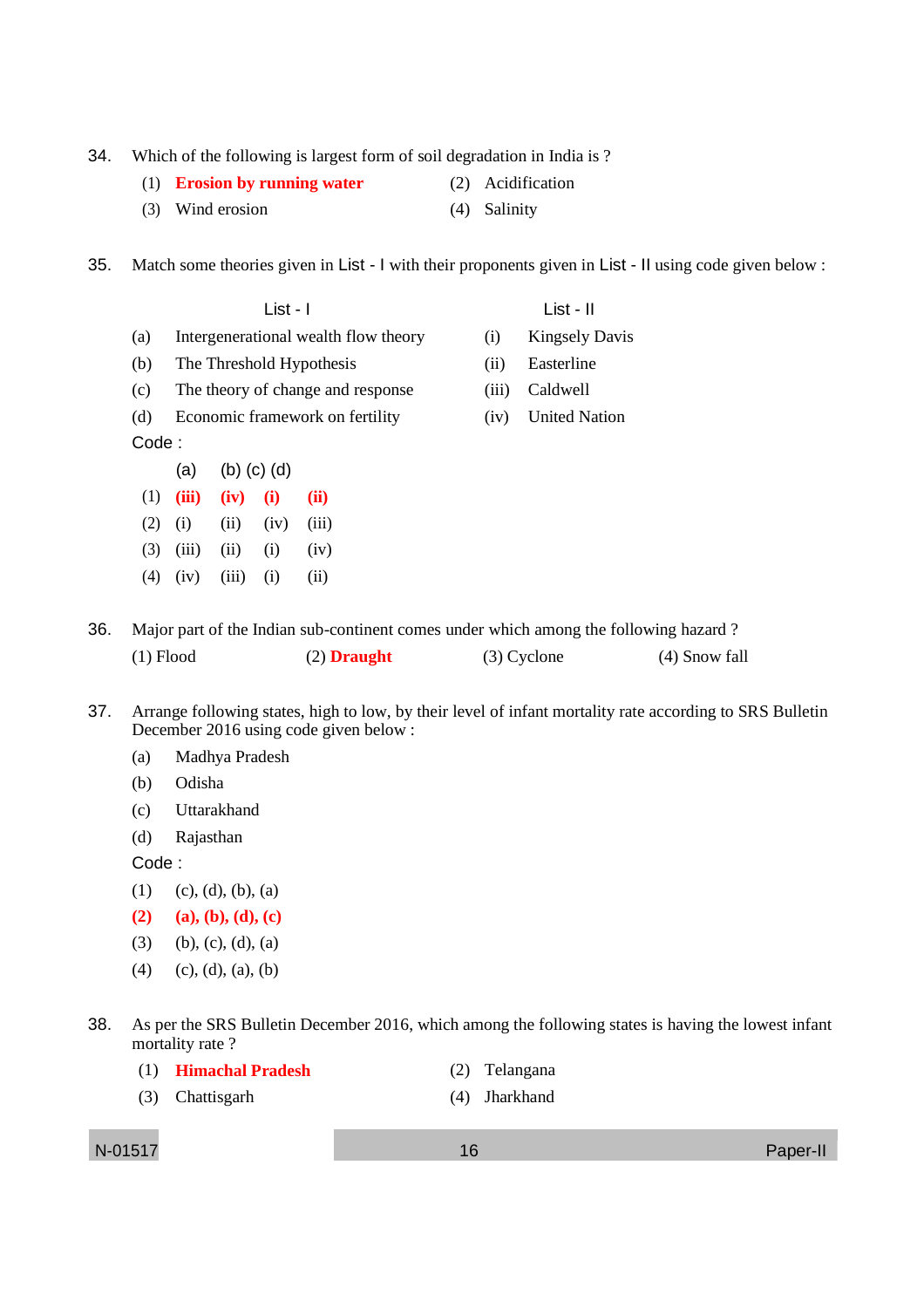39. Compared to men, women have lower HDI value across the world. Which of the following has the largest gap in HDI of men and women in the world ?

**(1) South Asia** (2) Africa (3) Latin America (4) Oceania

40. Assertion (A) :

Women belonging to low socio - economic status are more likely to experience violence as compared to those belonging to high socio-economic status.

Reason (R) :

Women belonging to low socio-economic status are married to less educated husband.

Code :

(1) Both  $(A)$  and  $(R)$  are true and  $(R)$  is the correct explanation of  $(A)$ .

## **(2) Both (A) and (R) are true, but (R) is not the only explanation of (A).**

- (3) (A) is true, but  $(R)$  is false.
- (4) (A) is false, but  $(R)$  is true.
- 41. According to 2011 census, proportion of 0 6 population is lowest in which of the following states ?
	- (1) Gujarat **(2) Tamil Nadu**
	- (3) Andhra Pradesh (4) Punjab
- 42. Millenium Development Goals (MDGs) were replaced by sustainable Development Goals (SDGs) in 2016 including some of the new areas of concerns given below :
	- (a) Climate change
	- (b) Economic inequality
	- (c) Sustainable consumption
	- (d) Eradicating extreme poverty

Find out the correct combination using code given below :

Code :

- **(1) (a), (b) and (c)**
- $(2)$  (a), (b) and (d)
- $(3)$  (a), (c) and (d)
- $(4)$  (b), (c) and (d)

N-01517 18 Paper-II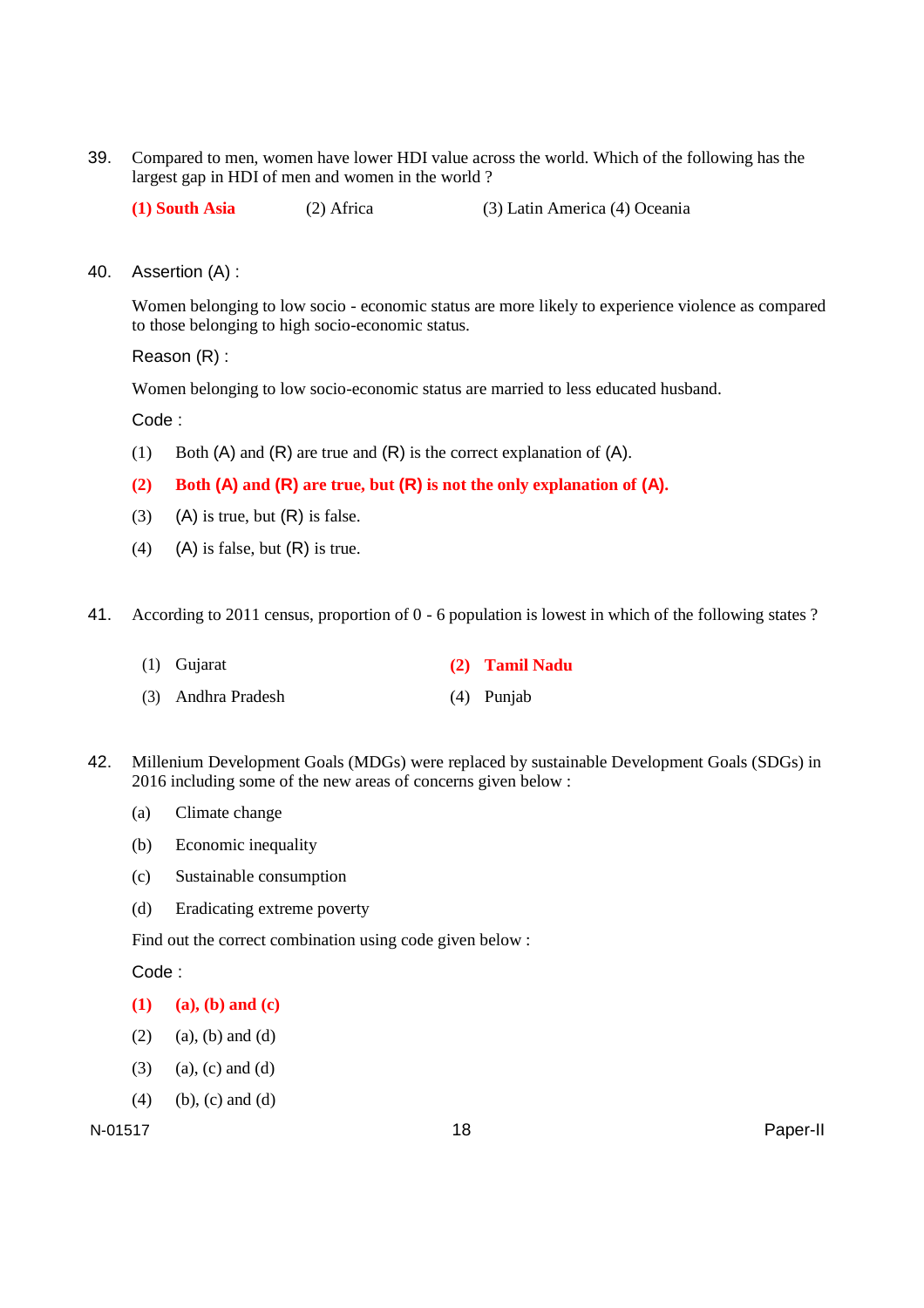43. Match Mortality measures given in List - I with their definitions in List - II using code given below :

|        | List - I                  |       | List - II                                                                             |
|--------|---------------------------|-------|---------------------------------------------------------------------------------------|
| (a)    | Neo-natal mortality       | (i)   | The mortality of live-born after first week but before<br>28 days of life             |
| (b)    | Early Neo-natal mortality | (ii)  | The Mortality of life-born after one month but before<br>reaching the age of one year |
| (c)    | Late Neo-natal mortality  | (iii) | The mortality of live-born before completing four<br>weeks or 28 days                 |
| (d)    | Post-neo-natal mortality  | (iv)  | The mortality of live-born during the first week of<br>life                           |
| Code : |                           |       |                                                                                       |
|        | $(b)$ $(c)$ $(d)$<br>(a)  |       |                                                                                       |
|        | $(1)$ (i) (ii) (iii) (iv) |       |                                                                                       |
|        | $(2)$ (ii) (iii) (iv) (i) |       |                                                                                       |
|        | $(3)$ (iii) (iv) (i) (ii) |       |                                                                                       |
| (4)    | $(iv)$ (iii) (ii) (i)     |       |                                                                                       |

44. According to data published in SRS Bulletin December 2016, Which state of India has the highest natural growth rate of population ?

| $(1)$ <b>Bihar</b> | (2) Madhya Pradesh |
|--------------------|--------------------|
| (3) Rajasthan      | (4) Uttar Pradesh  |

- 45. Which one of the following is correct percentage of India's population aged 0 4 years according to the 2011 census ?
	- (1) Approx. 8 percent (2) Approx. 9 percent
	- (3) **Approx. 10 percent** (4) Approx. 11 percent
- 46. Which of the following sources or combination of sources are used to measure Total Fertility Rate (TFR) in India ?
	- (1) Sample Registration System
	- (2) Demographic Surveys
	- (3) Census and Sample Registration System
	- **(4) Demographic Surveys and Sample Registration System**
- 47. As per the NFHS III and NFHS IV data, which of the following state has recorded steepest decline in T.F.R. ?
	- (1) Andhra Pradesh (2) Bihar
	- (3) Rajasthan (4) **Uttar Pradesh**

N-01517 20 Paper-II